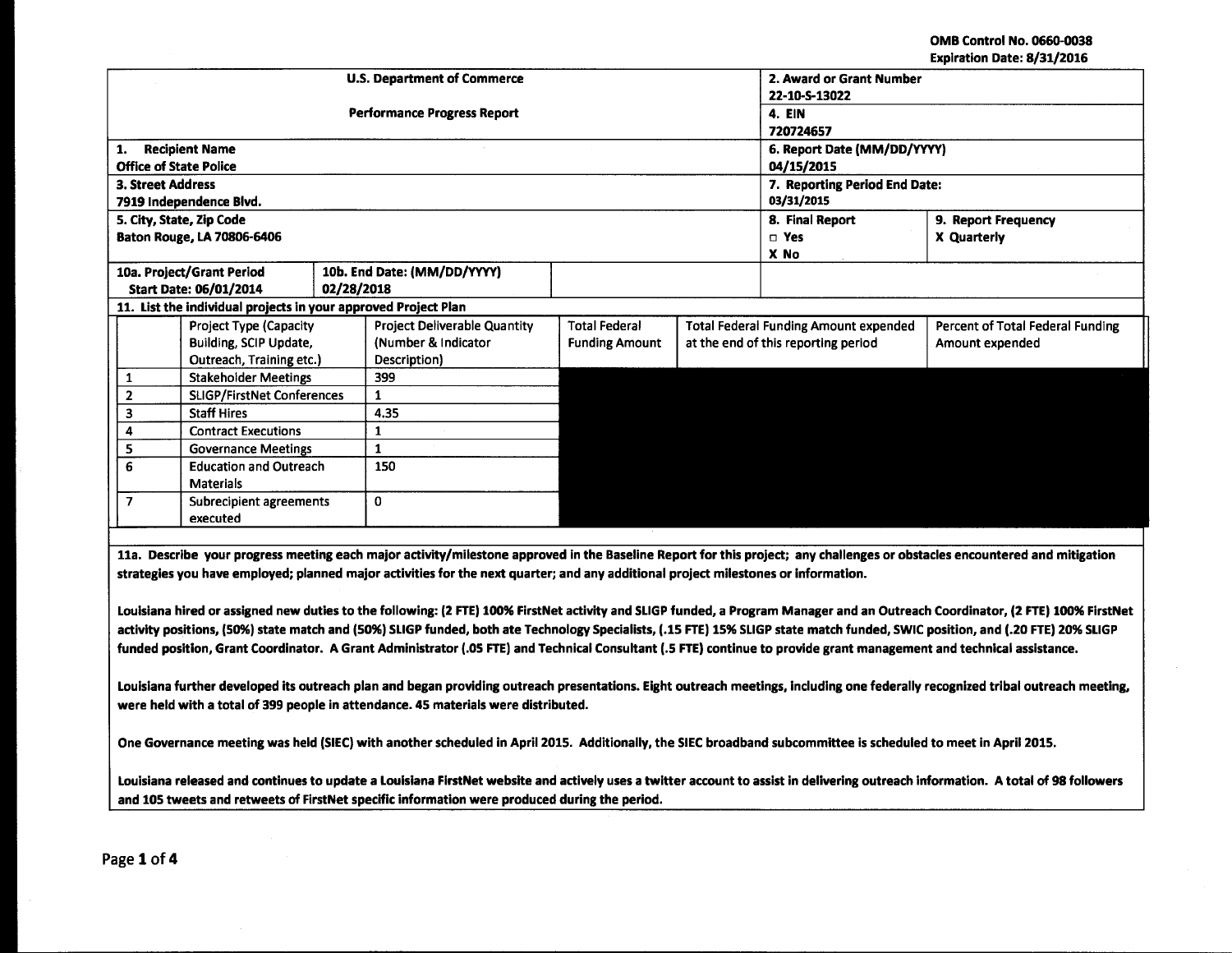The Initial Consultation packet was completed and returned to FirstNet, and a date for LA's consultation was set for May 13, 2015. The Program Manager and Technical Consultant attended the Texas FirstNet Consultation meeting in February 2015. Additionally, the LA FirstNet staff will attend the state of New York's Initial Consultation to further assist Louisiana in its preparation for our upcoming Consultation.

LA FirstNet staff have participated in conference calls and webinars on various FirstNet topics hosted by Federal FirstNet.

11b. If the project team anticipates requesting any changes to the approved Baseline Report in the next quarter, describe those below. Note that any substantive changes to the Baseline Report must be approved by the Department of Commerce before implementation.

No changes to baseline report anticipated during next quarter's activity.

llc. Provide any other information that would be useful to NTIA as it assesses this project's progress.

La FirstNet anticipates heavy push back from Louisiana stakeholders regarding the upcoming data collection survey efforts. We will continue to provide assistance to stakeholders to obtain the required information by the established deadline.

11d. Describe any success stories or best practices you have identified. Please be as specific as possible.

None for this quarter.

12. Personnel

12a. If the project is not fully staffed, describe how any lack of staffing may impact the project's time line and when the project will be fully staffed.

The project is now fully staffed and on schedule for our planned activities.

12b. Staffing Table

| Job Title                    | FTE % | <b>Project(s) Assigned</b>                                                                                                                                                                                                                                                                         | Change                     |
|------------------------------|-------|----------------------------------------------------------------------------------------------------------------------------------------------------------------------------------------------------------------------------------------------------------------------------------------------------|----------------------------|
| <b>Technology Consultant</b> |       | Lead and overall technology advisor to all projects.                                                                                                                                                                                                                                               | No change                  |
| <b>Grant Administrator</b>   | 5     | Lead and overall grant administrator for this grant program.                                                                                                                                                                                                                                       | No change                  |
| Program Manager              | 100   | Lead and overall project implementation and direction.                                                                                                                                                                                                                                             | <b>Starting with SLIGP</b> |
| <b>Outreach Coordinator</b>  | 100   | Lead and develop and implement outreach and education plans. Coordinate outreach<br>to local and tribal jurisdictions, communicate information to key stakeholders.                                                                                                                                | <b>Starting with SLIGP</b> |
| <b>Technology Specialist</b> | 100   | Responsible for technology outreach, education and consultation to the state. Consult<br>and assist public safety agencies on their future needs as well as plan guidelines.<br>Participate in SCIP updates on Broadband related activities. Act in advisory capacity on<br>all technical matters. | <b>Starting with SLIGP</b> |
| <b>Technology Specialist</b> | 100   | Responsible for technology outreach, education and consultation to the state. Consult<br>and assist public safety agencies on their future needs as well as plan guidelines.<br>Participate in SCIP updates on Broadband related activities. Act in advisory capacity on<br>all technical matters. | <b>Starting with SLIGP</b> |
| <b>Grant Coordinator</b>     | 20    | Provide grant administrative and coordination support, including completing progress                                                                                                                                                                                                               | <b>Starting with SLIGP</b> |

Page 2 of 4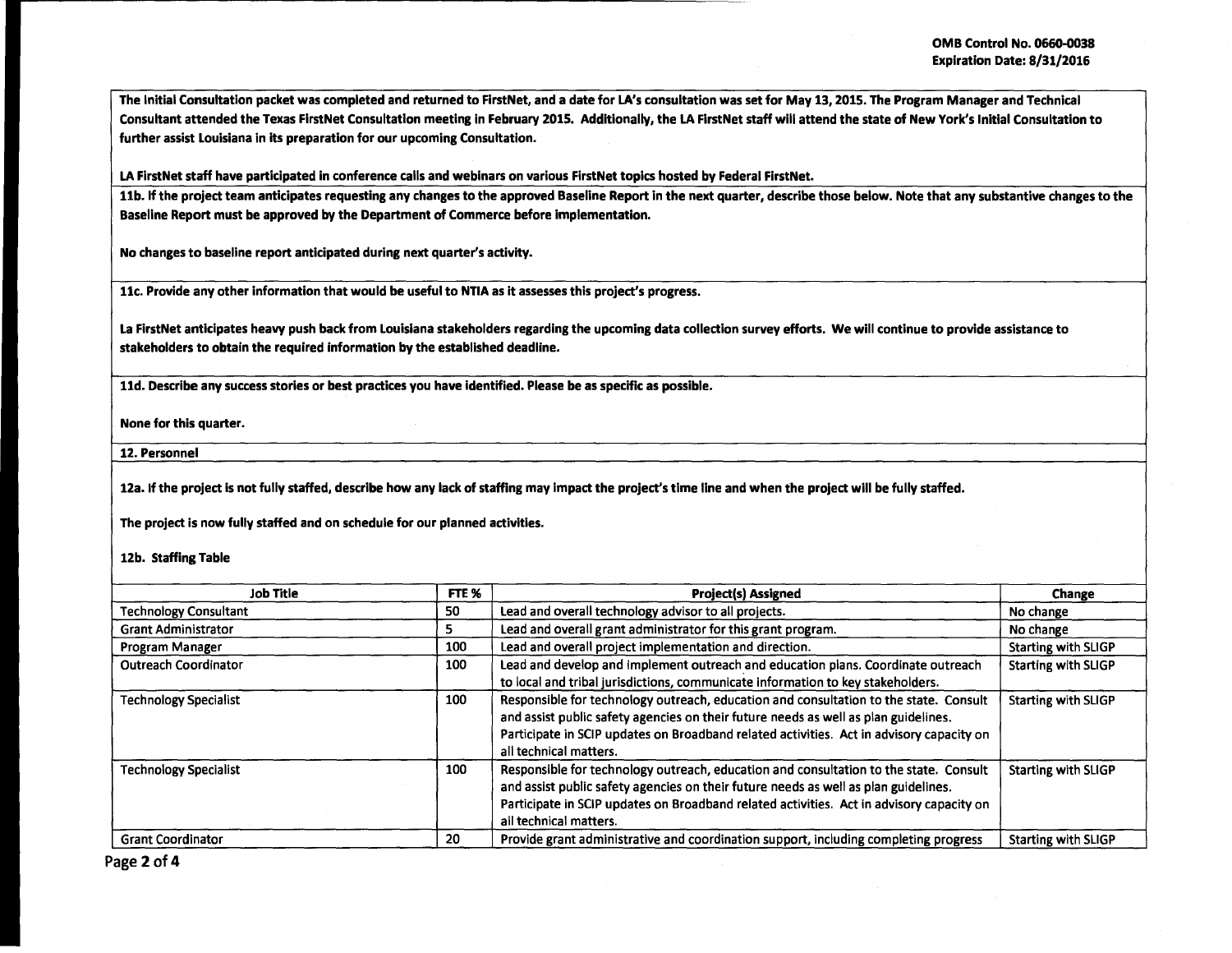## OMB Control No. 0660-0038 Expiration Date: 8/31/2016

|                                                                                                                                                                                                 |                                                                                             |                                     |                          |                                       |                                                                                                                                                                                                                                                                                                                            |                   |                                      | reports, reimbursements and ensuring grant activities are completed on time.                                                          |                                                 |                                                                                                                                                                                      |
|-------------------------------------------------------------------------------------------------------------------------------------------------------------------------------------------------|---------------------------------------------------------------------------------------------|-------------------------------------|--------------------------|---------------------------------------|----------------------------------------------------------------------------------------------------------------------------------------------------------------------------------------------------------------------------------------------------------------------------------------------------------------------------|-------------------|--------------------------------------|---------------------------------------------------------------------------------------------------------------------------------------|-------------------------------------------------|--------------------------------------------------------------------------------------------------------------------------------------------------------------------------------------|
| Statewide Interoperability Coordinator (SWIC)                                                                                                                                                   |                                                                                             |                                     |                          | 15                                    | Provide oversight for the SLIGP grant, ensuring that all activities are completed on time<br><b>Starting with SLIGP</b><br>and within budget. The SWIC will be the primary point of contact for consultation with<br>FirstNet, and will work to expand the State's governance structure and ensure the SCIP<br>is updated. |                   |                                      |                                                                                                                                       |                                                 |                                                                                                                                                                                      |
|                                                                                                                                                                                                 |                                                                                             |                                     |                          |                                       | <b>Add Row</b>                                                                                                                                                                                                                                                                                                             | <b>Remove Row</b> |                                      |                                                                                                                                       |                                                 |                                                                                                                                                                                      |
|                                                                                                                                                                                                 | 13. Subcontracts (Vendors and/or Subrecipients)                                             |                                     |                          |                                       |                                                                                                                                                                                                                                                                                                                            |                   |                                      |                                                                                                                                       |                                                 |                                                                                                                                                                                      |
|                                                                                                                                                                                                 |                                                                                             |                                     |                          |                                       |                                                                                                                                                                                                                                                                                                                            |                   |                                      | 13a. Subcontracts Table - Include all subcontractors. The totals from this table must equal the "Subcontracts Total" in Question 14f. |                                                 |                                                                                                                                                                                      |
| <b>Subcontract Purpose</b><br><b>Name</b>                                                                                                                                                       |                                                                                             |                                     | Type<br>(Vendor/Subrec.) | <b>RFP/RFQ</b><br>Issued<br>(Y/N)     | Contract<br>Executed<br>(Y/N)                                                                                                                                                                                                                                                                                              | Start<br>Date     | End<br>Date                          | <b>Total Federal</b><br><b>Funds Allocated</b>                                                                                        | <b>Total Matching</b><br><b>Funds Allocated</b> | Project and % Assigned                                                                                                                                                               |
| Sides and<br><b>Associates</b>                                                                                                                                                                  | Develop outreach<br>materials, website and<br>branded content for<br>all FirstNet materials |                                     | Vendor                   | Y                                     | Y                                                                                                                                                                                                                                                                                                                          | 01/14/<br>2015    | 03/31/<br>2016                       | 325,000                                                                                                                               | 0                                               |                                                                                                                                                                                      |
| <b>Add Row</b><br><b>Remove Row</b><br>13b. Describe any challenges encountered with vendors and/or subrecipients.<br>No challenges encountered.                                                |                                                                                             |                                     |                          |                                       |                                                                                                                                                                                                                                                                                                                            |                   |                                      |                                                                                                                                       |                                                 |                                                                                                                                                                                      |
| 14. Budget Worksheet                                                                                                                                                                            |                                                                                             |                                     |                          |                                       |                                                                                                                                                                                                                                                                                                                            |                   |                                      |                                                                                                                                       |                                                 |                                                                                                                                                                                      |
| Columns 2, 3 and 4 must match your current project budget for the entire award, which is the SF-424A on file.<br>Only list matching funds that the Department of Commerce has already approved. |                                                                                             |                                     |                          |                                       |                                                                                                                                                                                                                                                                                                                            |                   |                                      |                                                                                                                                       |                                                 |                                                                                                                                                                                      |
| Project Budget Element (1)                                                                                                                                                                      |                                                                                             | <b>Federal Funds</b><br>Awarded (2) |                          | <b>Approved Matching</b><br>Funds (3) | <b>Total Budget</b><br>(4)                                                                                                                                                                                                                                                                                                 |                   | <b>Federal Funds</b><br>Expended (5) | <b>Approved Matching Funds</b><br>Expended (6)                                                                                        |                                                 | Total Funds Expended (7)                                                                                                                                                             |
| a. Personnel Salaries                                                                                                                                                                           |                                                                                             | 820.200                             |                          | 321,000                               | 1,141,200                                                                                                                                                                                                                                                                                                                  |                   | 14,395                               | 20,238                                                                                                                                |                                                 | 34,633                                                                                                                                                                               |
| b. Personnel Fringe Benefits                                                                                                                                                                    |                                                                                             | 328,080                             |                          | 117,380                               | 445,460                                                                                                                                                                                                                                                                                                                    |                   | 666                                  | 2,081                                                                                                                                 |                                                 | 2,747                                                                                                                                                                                |
| c. Travel                                                                                                                                                                                       |                                                                                             | 42,216                              |                          | 31,200                                | 73,416                                                                                                                                                                                                                                                                                                                     |                   | 188                                  | 0                                                                                                                                     |                                                 | 188                                                                                                                                                                                  |
| d. Equipment                                                                                                                                                                                    |                                                                                             | 0                                   |                          | 0                                     | 0                                                                                                                                                                                                                                                                                                                          |                   | 0                                    | 0                                                                                                                                     |                                                 | 0                                                                                                                                                                                    |
| e. Materials/Supplies                                                                                                                                                                           |                                                                                             | 12,539                              |                          | 0                                     | 12,539                                                                                                                                                                                                                                                                                                                     |                   | 0                                    | 0                                                                                                                                     |                                                 | $\mathbf{0}$                                                                                                                                                                         |
| f. Subcontracts Total                                                                                                                                                                           |                                                                                             | 713.086                             |                          | $\Omega$                              | 713,086                                                                                                                                                                                                                                                                                                                    |                   | 0                                    | 0                                                                                                                                     |                                                 | 0                                                                                                                                                                                    |
| g. Other                                                                                                                                                                                        |                                                                                             | 12,600                              |                          | 12,600                                | 25,200                                                                                                                                                                                                                                                                                                                     |                   | 0                                    | $\Omega$                                                                                                                              |                                                 | $\Omega$                                                                                                                                                                             |
| h. Total Costs                                                                                                                                                                                  |                                                                                             | 1,928,721                           |                          | 482,180                               | 2,410,901                                                                                                                                                                                                                                                                                                                  |                   | 15,249                               | 22,319                                                                                                                                |                                                 | 37,568                                                                                                                                                                               |
| i. % of Total                                                                                                                                                                                   |                                                                                             | 80                                  |                          | 20                                    | 100                                                                                                                                                                                                                                                                                                                        |                   | 41                                   | 59                                                                                                                                    |                                                 | 100                                                                                                                                                                                  |
|                                                                                                                                                                                                 |                                                                                             |                                     |                          |                                       |                                                                                                                                                                                                                                                                                                                            |                   |                                      |                                                                                                                                       |                                                 | 15. Certification: I certify to the best of my knowledge and belief that this report is correct and complete for performance of activities for the purpose(s) set forth in the award |